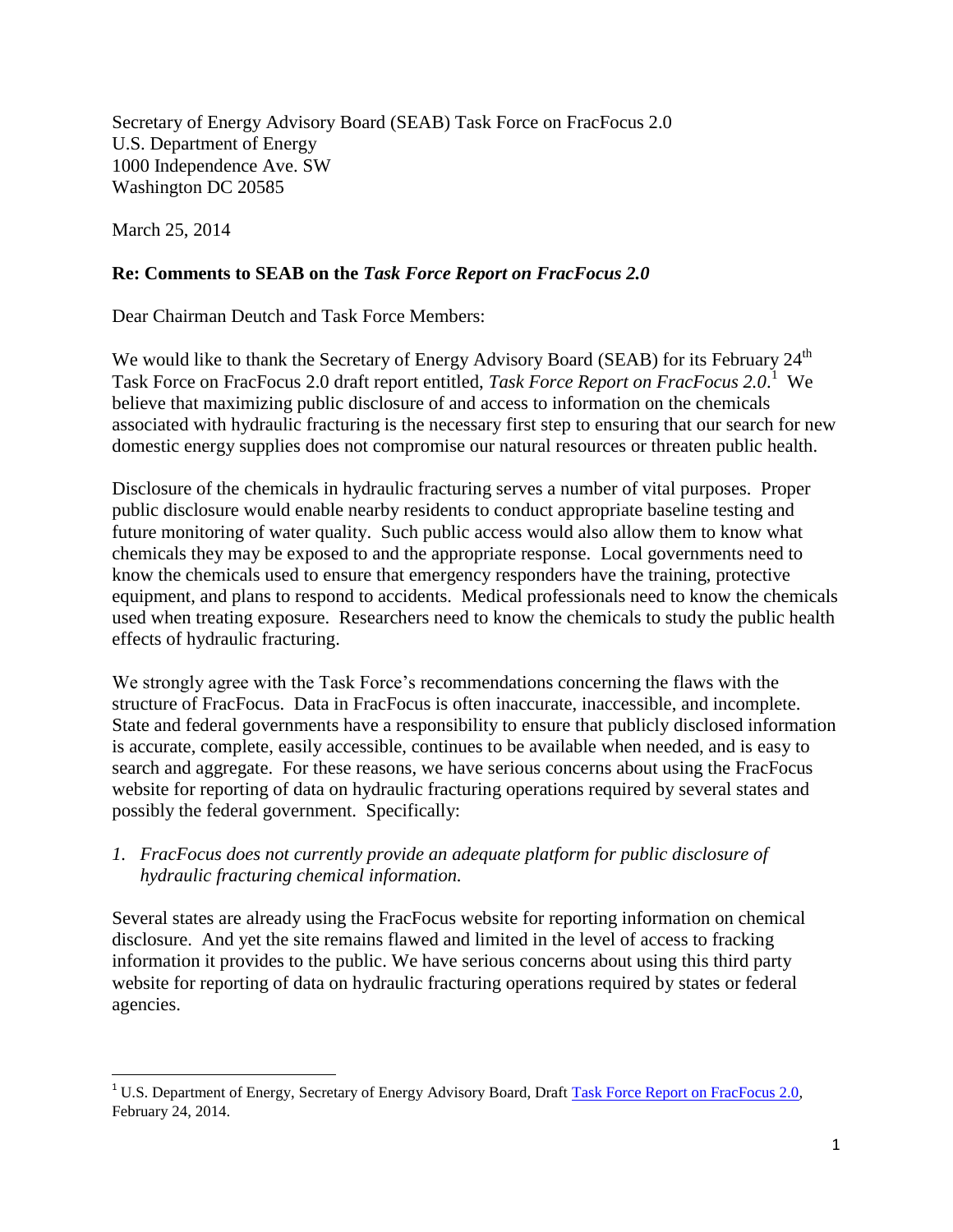Government's primary obligation to protect public health and the environment demands that states collect, review, and post the data required. While use of FracFocus may have certain benefits, such as possible cost savings, states and federal agencies should not adopt its use unless they can ensure the site is improved to ensure full, accurate and complete access to all disclosed information and its aggregation capabilities are improved.

### *2. Quality control procedures are limited to ensure accuracy of data*

We agree with the Task Force's recommendations to improve the timeliness, accuracy and completeness of data storage. FracFocus has limited quality assurance procedures to ensure accuracy. And we worry that even with new commitments to data quality, the site will always remain inferior to government collection and oversight of data.

In most government reporting programs, the overseeing agency is able to establish procedures to review submissions, identify outlier filings, and work with filers to correct obvious errors. For instance the Toxic Releases Inventory, managed by the U.S. Environmental Protection Agency, has several steps to review and confirm filed information with the submitting facilities. The program has even been able to develop program specific software, with data quality checks built in, to help filers submit information more quickly and with fewer errors.

However, FracFocus does not even review submissions. A recent study by Harvard University Law School highlights the numerous inaccuracies that have been found with the data. $2$  For example, the registry is supposed to indicate automatically when certain pieces of information (i.e., an invalid date, API number, or latitude or longitude values that places a well outside of North America) are incorrect on a newly completed form. However, oftentimes, the latitude and longitude values are still incorrect, showing the location of wells in the ocean or Canada. FracFocus's registry also does not seem to reject incorrect Chemical Abstract Services (CAS) numbers, which help to identify chemicals. A recent review of FracFocus found that 29% of CAS numbers reported at Texas wells in July 2012 did not exist.<sup>3</sup> In addition, concentration ranges were frequently used even when a state's rules did not allow the ranges, but required the exact amounts to be reported. In other instances, required information is simply omitted from the disclosure.

At a minimum, FracFocus must create a plan to ensure that each submission is reviewed for full compliance with each state's disclosure requirements. There are electronic tools available that FracFocus can use to streamline and even partially automate such data quality checks. But it is the responsibility of states and federal agencies to ensure such a process occurs and that problems are reported back to submitters quickly with a clear requirement to correct the information. If more states or federal agencies decide to use FracFocus or any other third-party

l

<sup>2</sup> Kate Konschnik, Harvard Law School Environmental Law Program Policy Initiative*, Legal Fractures in Chemical Disclosure Laws: Why the Voluntary Chemical Disclosure Registry FracFocus Fails as a Regulatory Compliance Tool* 9 (April 23, 2013)*.*

<sup>3</sup> Konschnik, at 7; Scott Anderson, *A Red Flag on Disclosure of Hydraulic Fracturing Chemicals*, EDF: Energy Exchange (Dec. 12, 2012)[, http://blogs.edf.org/energyexchange/2012/12/12/a-red-flag-on-Disclosure-of-hydraulic](http://blogs.edf.org/energyexchange/2012/12/12/a-red-flag-on-Disclosure-of-hydraulic-fracturing-chemicals/)[fracturing-chemicals/.](http://blogs.edf.org/energyexchange/2012/12/12/a-red-flag-on-Disclosure-of-hydraulic-fracturing-chemicals/)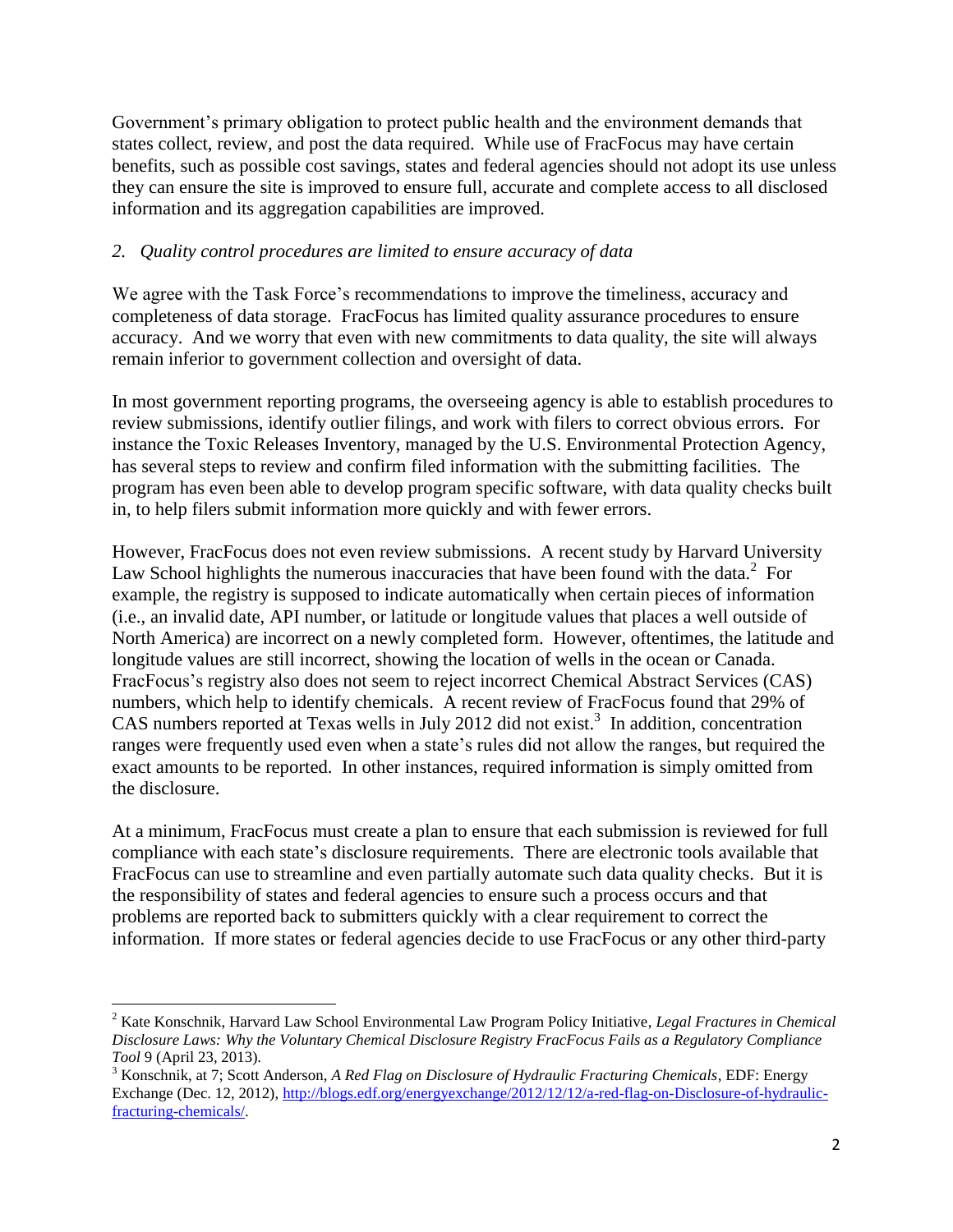website for disclosure purposes, the data should first be reported to the appropriate government agencies for review and then be forwarded to FracFocus for posting.

# *3. FracFocus data is not available in a downloadable and machine-readable format*

We agree with recommendations in the SEAB's 2011 report and the Task Force's 2014 draft report that the system "includes tools for searching and aggregating data by chemical, well, by company, and by geography."<sup>4</sup> But, the *only* way to provide researchers with full access to public information would be to release the full contents of the FracFocus database in raw form so the public can download and aggregate – a step that FracFocus has specifically resisted. As this is the only way to provide full public access, the Task Force should include in its final report a strong statement calling for the site to post the full downloadable database.

Currently, the FracFocus website only allows users to download PDF files of reports, which are not considered to be an open format.<sup>5</sup> This makes it very difficult for the public to use and analyze data on wells and chemicals that the government would require companies to collect and make available. Many uses of this information require aggregating and analyzing the chemical information obtained from many individual hydraulic fracturing operations. However, FracFocus prevents aggregation, which unnecessarily restricts full public access and use of the information.

Americans from many different sectors, including scientific researchers, health professionals, concerned citizens, local policymakers, public interest groups, and industry, would need to undertake redundant, very costly efforts to obtain the data in a usable form, or simply do without the information. For instance, scientific researchers would find it extremely cumbersome to use FracFocus to study regional patterns and trends in the use of chemicals, or to measure and better understand any impacts of drilling activity on public health, safety, and environmental indicators.

Moreover, the U.S. Bureau of Land Management (BLM) is considering using FracFocus as a vehicle for disclosure of hydraulic fracturing operations on public lands. But, doing so would violate President Barack Obama's executive order, signed on May 9<sup>th</sup>, requiring new government information to be made available to the public in open, machine-readable formats.<sup>6</sup> President Obama sent a clear statement that open and machine readable should be "the default state of new and modernized Government information resources." Concurrently, the Office of Management and Budget (OMB) released an Open Data Policy that clearly applies "to all new information collection, creation, and system development efforts as well as major modernization projects that update or re-design existing information systems."<sup>7</sup>

 $\overline{\phantom{a}}$ 

<sup>4</sup> Natural Gas Subcommittee of the Secretary of Energy Advisory Board, 90-Day Report, 24 (Aug. 18, 2011) available at [http://www.shalegas.energy.gov/.](http://www.shalegas.energy.gov/)

<sup>&</sup>lt;sup>5</sup> According to the White House's Project Open Data, "while ISO 32000 is an open standard, the Portable Document Format (PDF) does not achieve the same level of openness as CSV, XML, JSON, and other generic formats." *See, [http://project-open-data.github.io/faq/.](http://project-open-data.github.io/faq/)* 

 $\overline{6}$  Exec. Order 13642 of May 9, 2013[. http://www.whitehouse.gov/sites/default/files/omb/memoranda/2013/m-13-](http://www.whitehouse.gov/sites/default/files/omb/memoranda/2013/m-13-13.pdf) [13.pdf.](http://www.whitehouse.gov/sites/default/files/omb/memoranda/2013/m-13-13.pdf)

<sup>&</sup>lt;sup>7</sup> Memorandum: Open Data Policy – Managing Information as an Asset, May 9, 2013. Sylvia M. Burwell, Steven VanRoekel, Todd Park, Dominic J. Mancini.<http://www.whitehouse.gov/sites/default/files/omb/memoranda/> 2013/m-13-13.pdf.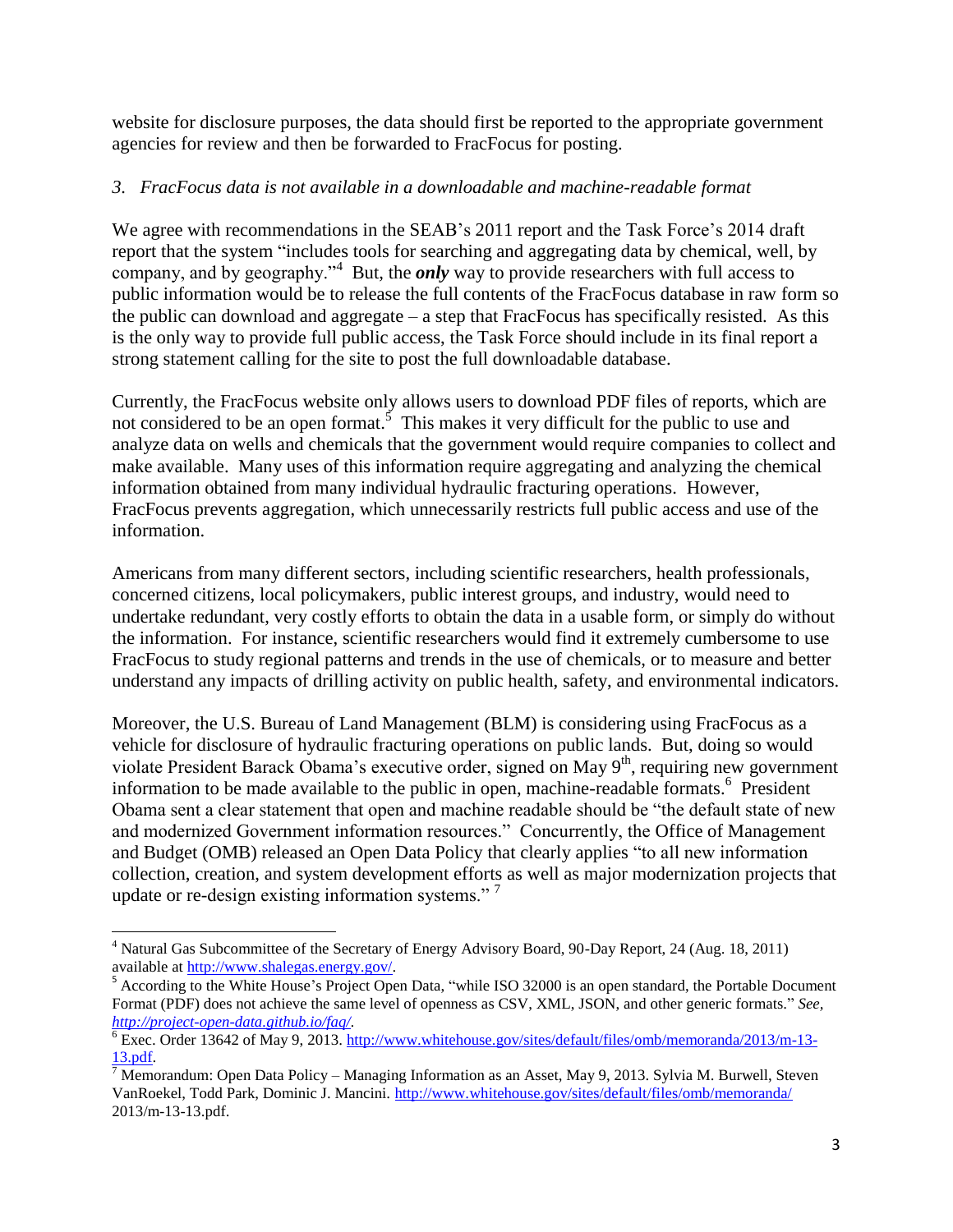The Open Data Policy requires that agency Chief Information Officers validate that new information systems meet minimum standards and "must be scalable, flexible, and facilitate extraction of data in multiple formats and for a range of uses as internal and external needs change." The significant limitations on searching, downloading, and aggregating data on FracFocus make it clear that it does not meet the standards of being flexible or facilitate the extraction of data in multiple formats.

In its proposed rule, BLM indicates that the agency plans to work with the Groundwater Protection Council (GPC) and the Interstate Oil and Gas Compact Commission (IOGCC) to further improve the website's capabilities. While this would likely result in welcome improvements, BLM makes no specific mention of whether the website will allow for the data to be machine-readable and easy to aggregate. And we worry that since neither the GPC nor the IOGCC are covered by the new open data policy, that any improvements could be removed or limited in some way later on.

BLM and state governments should not use FracFocus for data collection and dissemination. BLM and states should establish their own reporting and dissemination processes that ensure the public easy access to the data collected. If the BLM and states were to maintain FracFocus as a reporting option, it should include provisions to ensure the site be brought into compliance with the Open Data Policy and specifically include minimum functionality on searching, sorting, downloading, or other mechanisms to make complex data usable. Additionally, should states and the BLM use FracFocus, they should commit to providing direct access to the data should the FracFocus website fail to meet expected standards of access and transparency.

#### 4. *Fails to meet minimum standards for managing records and data custody practices*

We agree with recommendations in the Task Force's 2014 draft report that FracFocus adopt the following standards in relation to data custody practices: protections against unauthorized alteration or deletion of data; long-term retention policy including both original and any updated submissions, and audit trails. We also agree that FracFocus should amend its "term of use" to eliminate restrictions on sharing and aggregation of data on the site, as mentioned in the previous point.

Government agencies' systems for managing electronic records must generally meet certain minimum standards.<sup>8</sup> FracFocus fails to meet those standards. For instance, federal regulations require protections against unauthorized alteration or deletion, and controls, such as audit trails to ensure records are complete and unaltered.<sup>9</sup>

However, FracFocus records contain no publication date, and operators have full access to change records at any time. And when changes are made to records on FracFocus, the original record is not publically preserved and there is no indication that additions or deletions have

 $\overline{\phantom{a}}$ 

<sup>&</sup>lt;sup>8</sup> 36 C.F.R. § 1236.10(b),(c). Available at: [http://www.gpo.gov/fdsys/pkg/CFR-2010-title36-vol3/pdf/CFR-2010](http://www.gpo.gov/fdsys/pkg/CFR-2010-title36-vol3/pdf/CFR-2010-title36-vol3-sec1236-10.pdf) [title36-vol3-sec1236-10.pdf.](http://www.gpo.gov/fdsys/pkg/CFR-2010-title36-vol3/pdf/CFR-2010-title36-vol3-sec1236-10.pdf)

<sup>&</sup>lt;sup>9</sup> 36 C.F.R. § 1236.10(b),(c). Available at: [http://www.gpo.gov/fdsys/pkg/CFR-2010-title36-vol3/pdf/CFR-2010](http://www.gpo.gov/fdsys/pkg/CFR-2010-title36-vol3/pdf/CFR-2010-title36-vol3-sec1236-10.pdf) [title36-vol3-sec1236-10.pdf.](http://www.gpo.gov/fdsys/pkg/CFR-2010-title36-vol3/pdf/CFR-2010-title36-vol3-sec1236-10.pdf)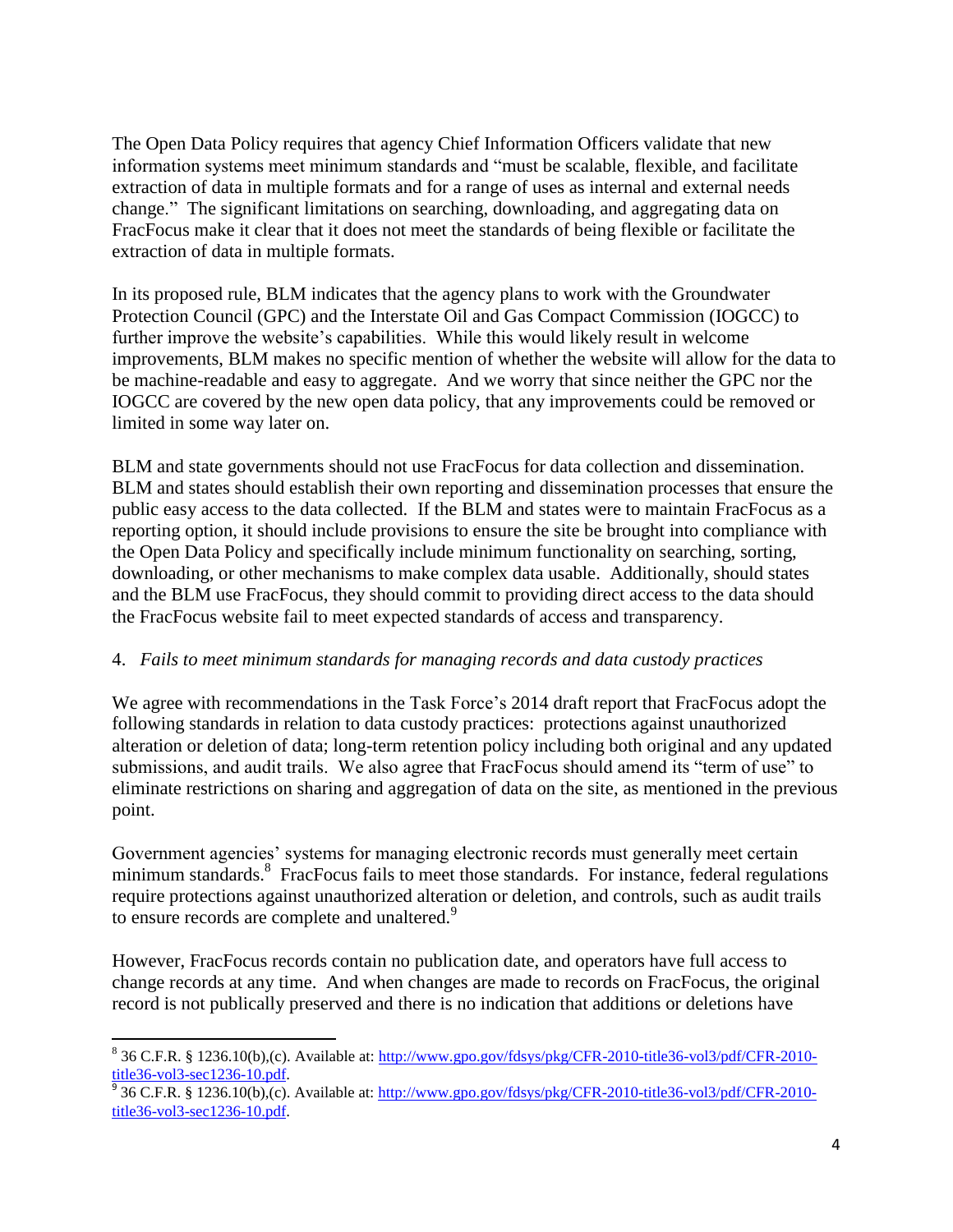occurred. FracFocus even explicitly states that it "assume[s] no responsibility for the timeliness, deletion, misdelivery, or failure to store any" information.<sup>10</sup> If data on the site were lost, corrupted or deleted, neither the government nor the public would have any recourse.

As observed in those states which use FracFocus for their mandatory disclosure requirements, states are unable to enforce timely disclosure requirements.<sup>11</sup> FracFocus does not notify a state when it receives a disclosure from a company operating in that state, and most states are not able to determine when a disclosure is made. Reports indicate that FracFocus 2.0 may have resolved this issue by notifying states when a submission has been made, but it is unclear whether this has occurred. Moreover, there is no reason to withhold this information from the public.

FracFocus should ensure that publication dates are included in each well completion record, so that states and the public can track compliance with the reporting deadlines. States should also require the operators to send them copies of their FracFocus disclosure forms. The state should review the form to ensure that it was published on FracFocus by the deadline, and penalize those companies for late submittal or failure to submit.

# *5. Information Provided by FracFocus Disclosure Form is Insufficient*

FracFocus provides an insufficient source of information needed to ensure public health and the environment. The FracFocus disclosure form, in many instances, does not include fields for information required by state disclosure rules. The FracFocus form discloses a limited amount of information: true vertical depth of the well, total water volume used, and for each chemical used (including the base fluid) the trade name, supplier, purpose, ingredients, CAS number, maximum ingredient concentration in the additive, and maximum ingredient concentration in the fracturing fluid. The public should have access to all of the information required by states disclosure rules regarding hydraulic fracturing, not just a limited amount of information determined by an existing website designed to encourage voluntary disclosure.

States must engage in a careful process to identify the best information needed to protect public health and the environment, instead of pre-determined information to ease the burden of well operators. For instance, FracFocus fails to include any data on the volume, handling or disposal of recovered fluids, and its management. It also fails to include any information on any potential risks to water and air quality. FracFocus does not allow for pre-disclosure data, which a few states have started requiring, or for much of the information that we believe should be added to post-disclosure forms, such as base fluid source and actual concentrations in the additive and in the fracturing fluid (rather than the maximum).

We support conducting an audit to determine the accuracy of the operator's field records and the accuracy of the data entry into FracFocus 2.0.

 $\overline{a}$ <sup>10</sup> See Website Terms and Conditions of Use  $\S2$  available at http://fracfocus.org/terms-of-use (accessed Aug. 5, 2013).

<sup>11</sup> Kate Konschnik, Harvard Law School Environmental Law Program Policy Initiative*, Legal Fractures in Chemical Disclosure Laws: Why the Voluntary Chemical Disclosure Registry FracFocus Fails as a Regulatory Compliance Tool* 9 (April 23, 2013)*.*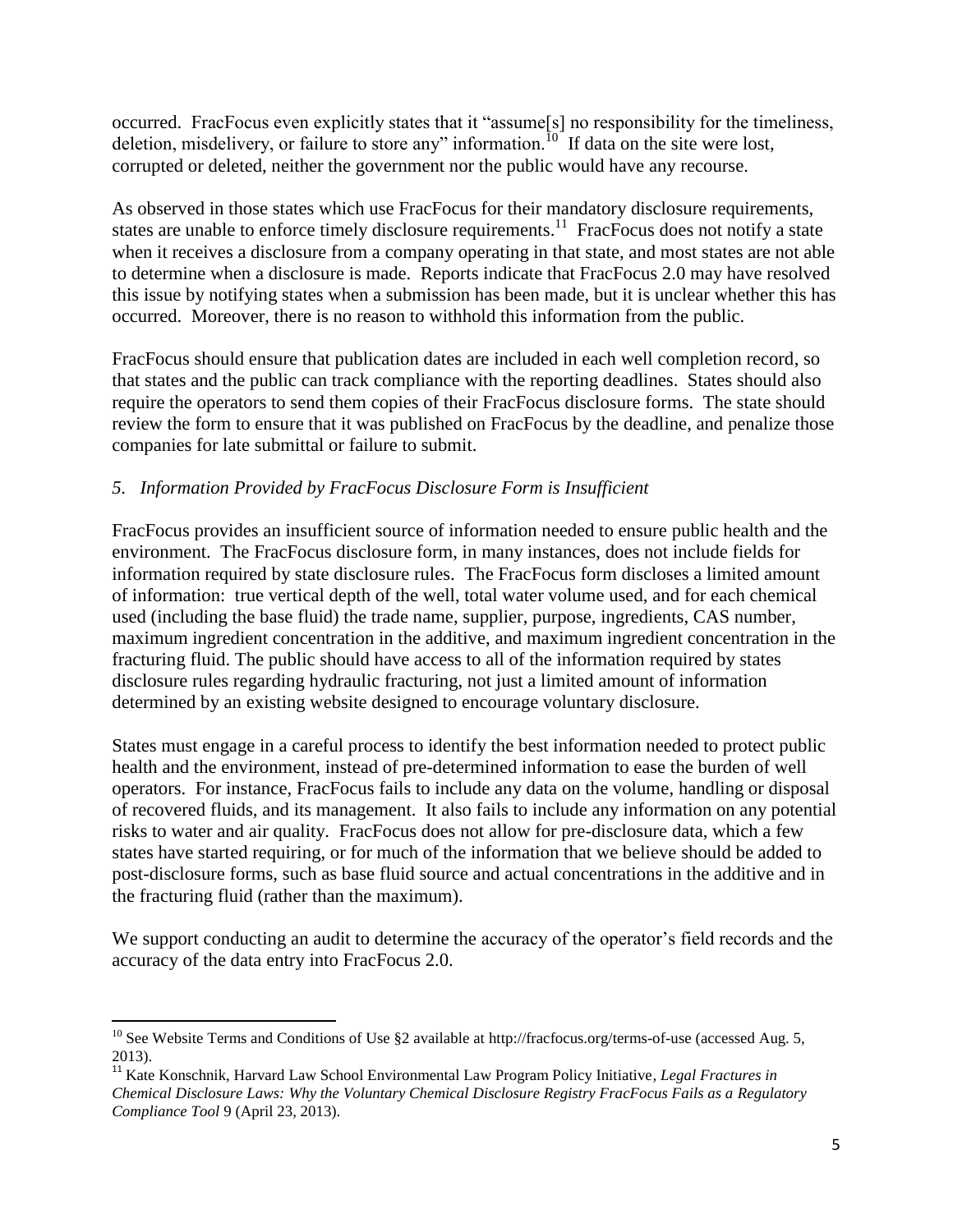#### 6. *Disclosures must encompass all chemicals used, with no exceptions for trade secrets*

We agree with the SEAB 2011 report and current Task Force draft report that "strongly endorsed" full disclosure of the chemical composition of fracturing fluids." FracFocus and states should require public disclosure of all relevant information, including the composition, concentration, and chemical identities of all hydraulic fracturing fluids that are collected.

Complete disclosure of all chemicals and techniques used in hydraulic fracturing is required to adequately protect the environment and public health. For instance, if the identities of certain chemicals are withheld, physicians may be unaware of certain chemicals to which a patient may have been exposed. This may make it difficult or impossible to accurately diagnose and treat the patient, or to understand the interactive effects that chemicals can have on a patient's health. Because complete information is necessary to "ensure that acute exposures are handled appropriately and to ensure that surveillance programs are optimized," the Pediatric Environmental Health Specialty Units, a network of experts in children's environmental health, have recommended full disclosure of all chemical information.<sup>12</sup>

Beyond care of individual patients, epidemiologists and other public health researchers require knowledge of the full suite of chemicals used in order to evaluate the risks posed by well stimulation, and these researchers must be able to freely share information about stimulation chemicals. State officials also need chemical information to evaluate the hazards posed by these chemicals in advance of hydraulic fracturing. Information on chemicals used also encourages industry to create safer products and allows parents and community leaders to protect families from unnecessary toxic exposures. Trade secret exemptions undermine these purposes and put public health at risk.

We believe that states should eliminate any exemption for disclosure of trade secret information. But, if states and FracFocus continue to adopt a trade secret exemption to public disclosure requirements, this exemption must be narrowly applied. In this instance, we support the Task Force on the following steps to reduce the use of trade secret exemption:

- Report the complete list of chemicals by their CAS numbers and quantities added;
- Report a complete list of products without linking to the list of chemicals;
- Assemble accurate data about the nature and extent of trade secrecy claims across chemical, states, operators, supplies and time;
- States and federal regulators should establish a standard for claiming the exemption, including requirements for justification for claims of trade secrecy. Government officials should weigh individual claims of trade secrecy against the public's interest in disclosure; and
- States and federal regulators must establish compliance of trade secret claims and challenging mechanisms for the public.

 $\overline{\phantom{a}}$ <sup>12</sup> Pediatric Environmental Health Specialty Units, *PEHSU Information on Natural Gas Extraction and Hydraulic Fracturing for Health Professionals* 3 (Aug. 2011) *available at* [aoec.org/pehsu/documents/hydraulic\\_fracturing\\_and\\_children\\_2011\\_health\\_prof.pdf.](file:///C:/Users/mmcfeeley/AppData/Local/Microsoft/Windows/Temporary%20Internet%20Files/Content.Outlook/FLDW5ISB/aoec.org/pehsu/documents/hydraulic_fracturing_and_children_2011_health_prof.pdf)